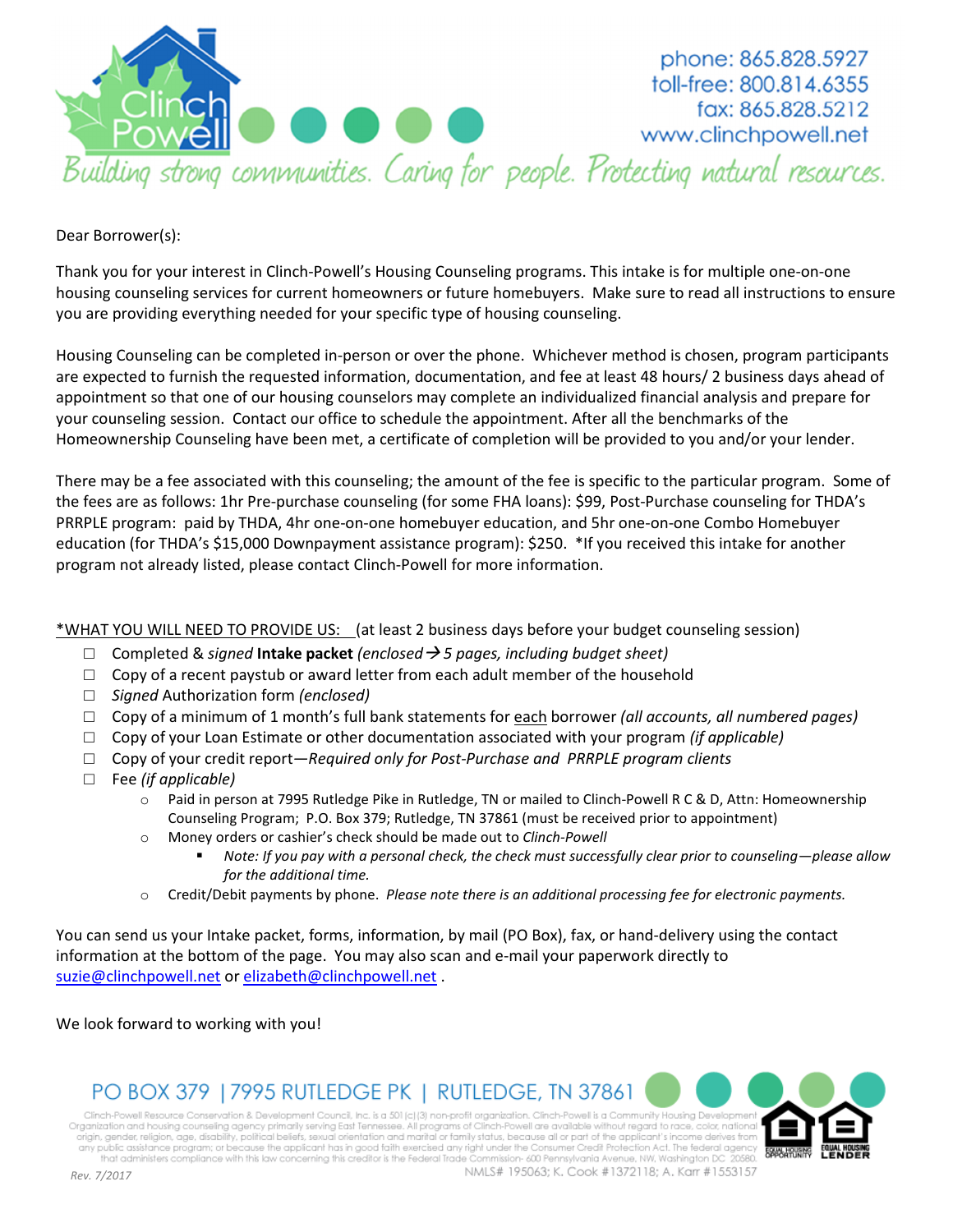# One-on-one HOUSING COUNSELING FORM



| <b>BORROWER INFORMATION</b>                                                                                                                                                                                                                                                                                                                                                                                                                                                          | <b>CO-BORROWER INFORMATION</b>                                                                                                                                                                                                                                                                                                                                                                    |  |  |  |
|--------------------------------------------------------------------------------------------------------------------------------------------------------------------------------------------------------------------------------------------------------------------------------------------------------------------------------------------------------------------------------------------------------------------------------------------------------------------------------------|---------------------------------------------------------------------------------------------------------------------------------------------------------------------------------------------------------------------------------------------------------------------------------------------------------------------------------------------------------------------------------------------------|--|--|--|
| First Middle<br>Last                                                                                                                                                                                                                                                                                                                                                                                                                                                                 | First<br>Middle<br>Last                                                                                                                                                                                                                                                                                                                                                                           |  |  |  |
|                                                                                                                                                                                                                                                                                                                                                                                                                                                                                      | Age_________                                                                                                                                                                                                                                                                                                                                                                                      |  |  |  |
| Last 4 of Social Security Number: XXX-XXX-                                                                                                                                                                                                                                                                                                                                                                                                                                           | Last 4 of Social Security Number: XXX-XXX-                                                                                                                                                                                                                                                                                                                                                        |  |  |  |
|                                                                                                                                                                                                                                                                                                                                                                                                                                                                                      |                                                                                                                                                                                                                                                                                                                                                                                                   |  |  |  |
| E-mail Address<br>L-Triali Addicas<br>By providing an e-mail address, you attest it's secure & you can & will check it regularly                                                                                                                                                                                                                                                                                                                                                     | E-mail Address<br>By providing an e-mail address, you attest it's secure & you can & will check it regularly                                                                                                                                                                                                                                                                                      |  |  |  |
| OPTIONAL DEMOGRAPHIC INFO:<br>Gender: $\Box$ Male $\Box$ Female $\Box$ Prefer not to answer<br>□ Black or African American □ Asian<br>Race:<br>□ Native Hawaiian or Pacific Islander<br>□ Native-American or Alaskan Native<br>$\Box$ White $\Box$ Other $\Box$ Prefer not to answer<br>Ethnicity: $\Box$ Hispanic $\Box$ Non-Hispanic<br><b>Disabled:</b> □No □Yes Veteran: □No □Yes □Active duty<br>Highest Level of Education Obtained: [19] Mighest Level of Education Obtained: | OPTIONAL DEMOGRAPHIC INFO:<br>Gender: $\Box$ Male $\Box$ Female $\Box$ Prefer not to answer<br>□ Black or African American □ Asian<br>Race:<br>□ Native Hawaiian or Pacific Islander<br>□ Native-American or Alaskan Native<br>$\Box$ White $\Box$ Other $\Box$ Prefer not to answer<br><b>Ethnicity:</b> $\Box$ Hispanic $\Box$ Non-Hispanic<br>Highest Level of Education Obtained:<br><u> </u> |  |  |  |
| Marital Status: Married Separated Divorced                                                                                                                                                                                                                                                                                                                                                                                                                                           | Widowed Never married Cohabitating other                                                                                                                                                                                                                                                                                                                                                          |  |  |  |
| Family Size__________   # of Dependents _________  Ages of Dependents ______, ______, ______, ______,                                                                                                                                                                                                                                                                                                                                                                                |                                                                                                                                                                                                                                                                                                                                                                                                   |  |  |  |
|                                                                                                                                                                                                                                                                                                                                                                                                                                                                                      | How long at residence? _______________                                                                                                                                                                                                                                                                                                                                                            |  |  |  |
|                                                                                                                                                                                                                                                                                                                                                                                                                                                                                      |                                                                                                                                                                                                                                                                                                                                                                                                   |  |  |  |
| Describe your current residence: Apartment                                                                                                                                                                                                                                                                                                                                                                                                                                           | Duplex House Mobile home Living with Family/Friends                                                                                                                                                                                                                                                                                                                                               |  |  |  |
|                                                                                                                                                                                                                                                                                                                                                                                                                                                                                      |                                                                                                                                                                                                                                                                                                                                                                                                   |  |  |  |

## **AUTHORIZATION, TERMS AND CONDITIONS**

I/we hereby authorize Clinch-Powell RC&D, when appropriate, to share information with USDA Rural Development, TN Housing Development Agency, Department of Housing & Urban Development, my lender, or another relevant third party or partnering agency for the purposes of program monitoring, compliance, and evaluation. And in furtherance of the aforementioned purposes, I authorize Clinch-Powell to contact me at a later date to update the information in my housing counseling file.

I/We, certify that al l the information I have provided is complete, correct and true to the best of my knowledge. I understand that my counselor will base my individualized counseling on the information I have provided. Providing false or misleading information may result in the rejection of my application and/or the withholding of a completion certificate I have been made aware that the completion of an individual housing counseling session and providing appropriate documentation is required. I also understand that the completion of this program in no way guarantees me a house or the loans/funds to purchase one. And further, that Clinch-Powell is an independent entity that does not have control or influence on the decisions of my (potential) lender.

I/We understand there are mandatory fees associated with Clinch-Powell's housing counseling services, and I am aware of the specific costs of this particular housing counseling service. I further understand that payment is due in full before the start of the service. The full receipt of payment for services alone does not constitute course completion or justify a certificate of completion. I also understand that if payment/fees create a financial hardship for me, I may, and should bring this to my counselor's attention and apply for a fee adjustment. If I provide specific account information for electronic payment, I authorize Clinch-Powell to utilize it for my expressed purposes (provided by me either written or verbally). I understand checks must clear before payment will be credited, there is \$30 fee for insufficient funds, and that any money previously owed to Clinch-Powell must be reconciled before new services may begin.

The goal of Clinch-Powell's Homeownership Counseling program is to adequately prepare me for the challenges of entering into a financial arrangement involving a mortgage and owning a home to the best of the instructor(s)'s abilities. While the program may strive to provide a variety of relevant information, the program does not assume the same level of expert knowledge available from professionals in their respective disciplines. As such, I understand that the information bestowed to me through this program in no way replaces or assumes comparability to that of: a tax professional/CPA, loan officer, financial/estate planner, contractor, psychologist, marriage counselor, real estate agent, or lawyer (bankruptcy, property, divorce, tax, or otherwise).

I also understand that it is my responsibility to provide Clinch-Powell and my (potential) lender with up to date contact information and accurate information. It is my responsibility to communicate with my lender regarding the status of my course process/completion. I authorize Clinch-Powell to contact me by any method I have provided. I understand Clinch-Powell has no control over the security of communication methods outside of its internally owned communication portals, and is therefore not responsible for external security breaches.

Lastly, I acknowledge that this application is specifically for Housing Counseling - and is NOT a loan application. The information provided within this application or in my counseling sessions will only be provided to the loan officer I have specified in this application. 

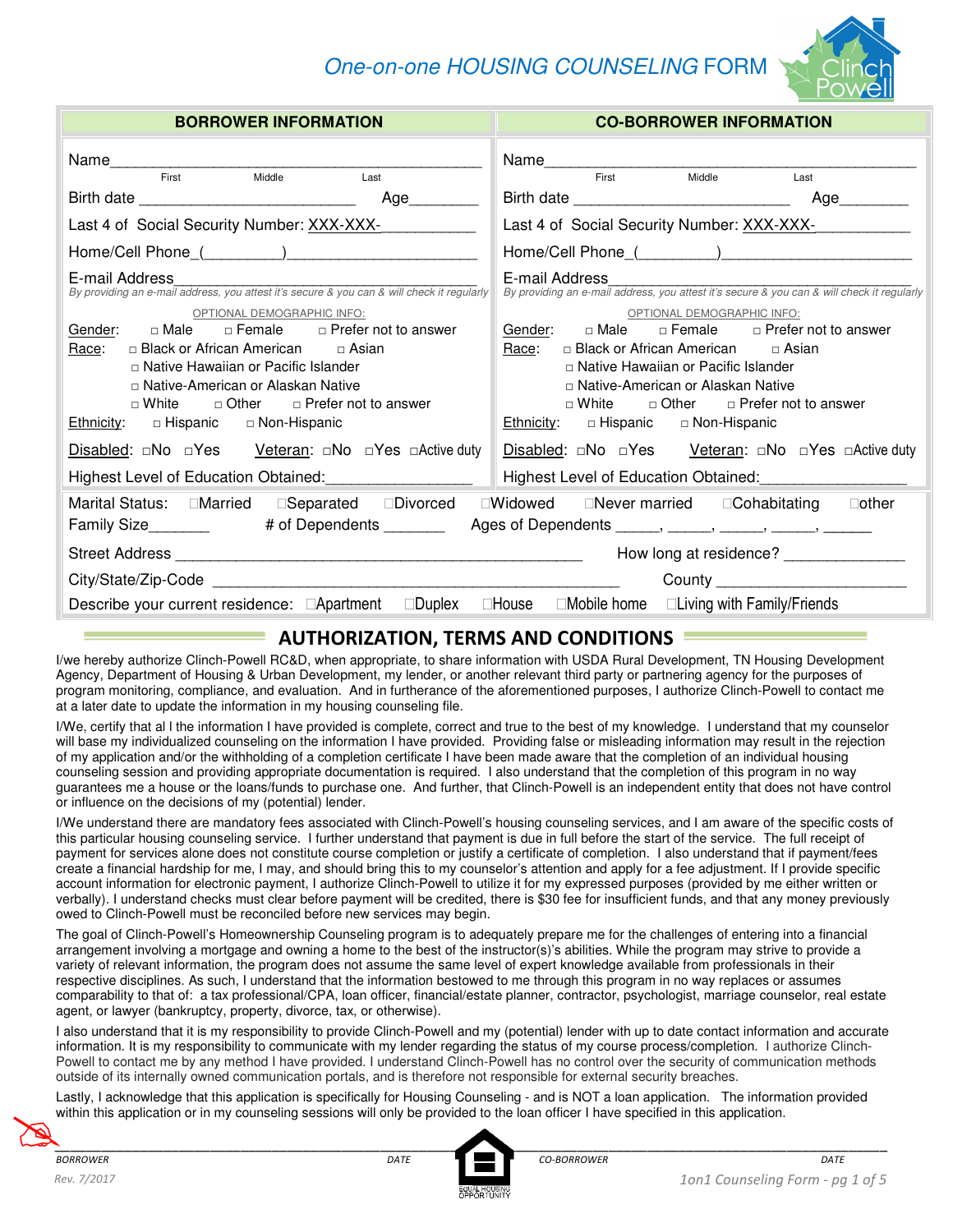# **SCLOSURE & CONFLICT OF INTEREST**



Clinch-Powell RC & D Council is a non-profit Community Housing Development Organization and a HUD-approved counseling agency (82394) that, among other activities, helps families with affordable housing goals. Most services are available in alternative formats and locations upon request. 12/15

Clinch-Powell receives funding for its housing programs through grants and loans from a number of sources, including but not limited to: USDA Rural Development, US Dept. of Housing & Urban Development [HUD], Corporation for National and Community Service, Federal Home Loan Bank, the Environmental Protection Agency, Tennessee Housing Development Agency, Fahe/ Just Choice Lending, Citizens Bank & Trust Co. of Grainger County, BB&T Bank, SunTrust Bank, public fundraising, and private donations.

As a housing counseling agency, Clinch-Powell offers the following services: 1) Pre-Purchase Homebuyer Education Workshops-- utilizing the Realizing the American Dream curriculum; 2) Pre-Purchase Counseling -- financial readiness to purchase/own an affordable home; 3) Post-Purchase Counseling and Workshops-- non-delinquency home improvement, energy efficiency; 4) Foreclosure Prevention/ Loss Mitigation Counseling—assisting to resolve mortgage defaults; 5) Rental Counseling--locating safe/decent rental housing; 6) Household Budgeting & Credit Repair Counseling and Workshops--financial literacy and personal money management; 7) High-Cost Mortgage Counseling - requirement of certain mortgage loans to ensure borrower's understanding of the risk of the loan. Clinch-Powell, along with Clinch-Powell Construction Company develops affordable single-family homes to sell to low- to moderate- income families. In addition to coordinating the packaging and servicing of select loan products, Clinch-Powell itself occasionally offers low-interest loans and grants for various affordable housing activities. Clinch-Powell NMLS #195063; S. Knight NMLS #920625, Kelsey Cook NMLS #1372118, Andrea Karr #1553157. Please visit http://mortgage.nationwidelicensingsystem.org/ to find more information regarding history and profile as a mortgage lender. Lastly, Clinch-Powell is a property manager for a multi-family low-income apartment building, as well as, multiple single-family rental housing units which it also owns.

In providing counseling services, Clinch-Powell housing counselors will present to their clients several options in the furtherance of their housing goal/service, possibly including recommendations of some of the above listed services. The Clinch-Powell housing counselor will recommend only services that are in the best interest of the client, and will inform the client of any interests the organization has in any particular product or service. Within the agency, individual housing counselors may perform multiple affordable housing activities within the scope of their regular job duties, and as such, will not receive any additional funds or incentives specifically for those activities. Moreover, as per HUD guidelines, housing counselors will not simultaneously participate in specific housing activities.

As the client, you have the right to inquire as to specific relationships Clinch-Powell or its employees have with other entities. You also have the right to choose (or not) the products or services that you feel are right for your household, regardless of any option presented or recommendation made by the housing counselor. YOU ARE UNDER NO OBLIGATION TO UTILIZE/RECEIVE, OR EVEN CONTINUE WITH SERVICES THROUGH YOUR HOUSING COUNSELOR OR CLINCH-POWELL AS A WHOLE. Your decision to utilize or not utilize certain programs and products will not in any way affect your housing counseling service. If you decide to discontinue services with Clinch-Powell, or if your need is beyond the scope of the agency's capabilities, Clinch-Powell staff will assist you locating a more suitable local agency.

If you/your housing situation meet certain criteria, we may collect personal information directly from you and enter into a computer system call HMIS (Homeless Management Information System). Many agencies that provide assistance use this computer system to gather information about clients that are homeless or at risk of homelessness. We only collect information that we consider to be appropriate. You are not required to provide this information. However, without your information we may not be able to fully assist your needs. All information provided to the HMIS system is safeguarded and held under tightest security.

**All programs of Clinch-Powell are available without regard to race, color, national origin, gender, religion, age, disability, political beliefs, sexual orientation and marital or family status, because all or part of the applicants income derives from any public assistance program; or because the applicant has in good faith exercised any right under the Consumer Credit Protection Act. The federal agency that administers compliance with this law concerning this creditor is the Federal Trade Commission- 600 Pennsylvania Avenue, NW,**  Washington DC 20580. EQUAL HOUSING



# **PRIVACY POLICY NOTICE**

We may collect non-public personal information about you from the following sources: A) Information that you provide to us orally or written, such as on applications or other forms; B) Information about your transaction with us or others; and C) Information from others, such as credit bureaus, real estate appraisers, lenders and employers.

We do not disclose any non-public personal information about you without your consent to anyone, except:

- information provided to your lender as required to gain approval for a loan or protect your current home,
- to government agencies and grantors in compliance with their respective monitoring and reporting requirements,
- in broader forms to partnering agencies for reporting purposes, joint applications, and/or compilation of statistical data,
- as required by law.

To maintain security of customer information, we restrict access to your personal and account information to persons who need to know that information in order to provide you products and services requested with this application. We may disclose certain limited information to relevant third parties as part of a particular service as further described in the specific program authorization. We maintain physical, electronic and procedural safeguards that comply with federal standards to guard your non-public personal information. As a client, you have the right to opt-out and direct us to withhold non-public personal information from third parties, or to specify/limit to whom such information is provided. If you choose to opt-out, we will not be able to answer questions from third parties. To opt-out, you will need to make special note of this on this page, written separately, or explicitly stated to your counselor; not signing this page is not sufficient to opt-out. If at any time, you wish to change your decision with regard to your opt-out, you may call us at 865-828-5927 and do so.

If you decide to discontinue services through Clinch-Powell, we will still adhere to the policies and practices as described in this notice. The agency will continue to safely maintain your records for a period of time, of at least three (3) years, after which all digital files will be purged and paper documents will be shredded and destroyed.

# **I have been provided a copy of, fully read, and understand the information within this disclosure, as well as, Clinch-**Powell RC & D's policies regarding conflicts of interest and the confidentiality of client information as state above.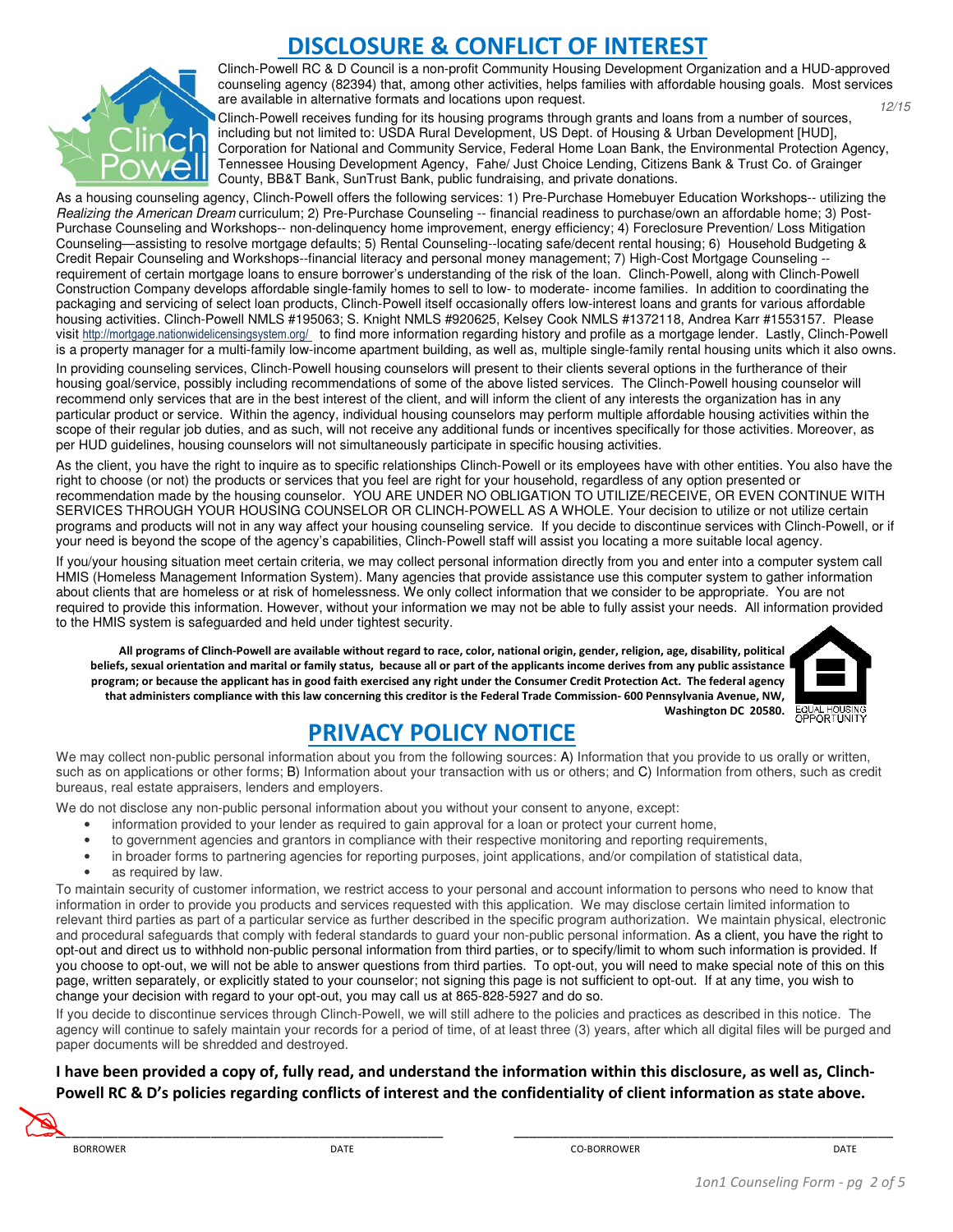### **Monthly Household Expenses Worksheet**

\*\*You may edit budget outline or make notes as needed. Complete this based on your **CURRENT expenses** (BEFORE the new loan).

| <b>CATEGORY</b>                       | <b>ITEM</b>                                           |                                                               |                       |                  | (AVERAGE) MONTHLY COST |                                    | <b>NOTES</b>                |                      |
|---------------------------------------|-------------------------------------------------------|---------------------------------------------------------------|-----------------------|------------------|------------------------|------------------------------------|-----------------------------|----------------------|
|                                       | Rent or Mortgage                                      |                                                               |                       |                  |                        | Escrowed?                          | No                          | Yes                  |
|                                       |                                                       | Renters Insurance or Homeowner Insurance                      |                       |                  |                        |                                    | or annual amount: _________ |                      |
|                                       | Property Taxes or Lot Rent                            |                                                               |                       |                  |                        |                                    | or annual amount:           |                      |
|                                       | Electricity                                           |                                                               |                       |                  |                        |                                    |                             |                      |
|                                       | Wood /Coal /Oil /Gas (Propane)                        |                                                               |                       |                  |                        |                                    |                             |                      |
|                                       | Water/Sewer                                           |                                                               |                       |                  |                        |                                    |                             |                      |
|                                       | Satellite/ Cable                                      |                                                               |                       |                  |                        |                                    |                             |                      |
|                                       |                                                       | Internet &/or Landline Telephone (If not included w/ cable 1) |                       |                  |                        |                                    |                             |                      |
| <b>HOUSING EXPENSES</b>               | Cell Phone(s)                                         |                                                               |                       |                  |                        | # of phones: _____                 |                             |                      |
|                                       |                                                       |                                                               |                       |                  |                        |                                    |                             |                      |
|                                       | <b>Property Upkeep</b>                                |                                                               |                       |                  |                        |                                    |                             |                      |
|                                       |                                                       |                                                               | <b>SUBTOTAL:</b>      |                  |                        |                                    |                             |                      |
|                                       | Food                                                  | Grocery (Not including Food Stamps)                           |                       |                  |                        |                                    |                             |                      |
|                                       |                                                       | Restaurant/ Fast food/ Coffee                                 |                       |                  |                        |                                    |                             |                      |
|                                       | Laundry/Cleaning & Toiletries                         |                                                               |                       |                  |                        |                                    |                             |                      |
|                                       | Clothing, etc.                                        |                                                               |                       |                  |                        |                                    |                             |                      |
|                                       |                                                       | Transportation (gasoline, car maintenance, bus fare)          |                       |                  |                        | or semiannual amount:              |                             |                      |
| <b>IVING EXPENSES</b>                 | Auto Insurance                                        |                                                               |                       |                  |                        |                                    |                             |                      |
|                                       |                                                       | Life Insurance (Not already deducted from pay)                |                       |                  |                        |                                    |                             |                      |
|                                       |                                                       | Medical (any) Insurance (Not already deducted from pay)       |                       |                  |                        |                                    |                             |                      |
|                                       |                                                       | Medical/ Dental & Prescription Expenses                       |                       |                  |                        |                                    |                             |                      |
|                                       |                                                       | Child Support and/or Daycare (Not including Families 1st)     |                       |                  |                        |                                    | Garnished? Yes No           |                      |
|                                       | OTHER:                                                |                                                               |                       |                  |                        |                                    |                             |                      |
|                                       |                                                       |                                                               | <b>SUBTOTAL:</b>      |                  |                        |                                    |                             |                      |
|                                       | *List additional debts and lines of credit on         |                                                               |                       |                  |                        | <b>WILL THIS</b><br><b>DEBT BE</b> | ALLOWABLE                   | # OF                 |
|                                       | another sheet if needed.                              | $\downarrow$ <b>Company</b> name $\downarrow$                 | TOTAL BALANCE<br>OWED | INTEREST<br>RATE | MONTHLY PAYMENT        | PAID W/<br><b>NEW LOAN?</b>        | <b>MINIMUM</b><br>PAYMENT   | MONTHS TO<br>PAY OFF |
|                                       | Auto Payments:                                        |                                                               |                       |                  |                        |                                    |                             |                      |
|                                       | Auto Payments:                                        |                                                               |                       |                  |                        |                                    |                             |                      |
|                                       | Credit Card:                                          |                                                               |                       |                  |                        |                                    |                             |                      |
|                                       | Other:                                                |                                                               |                       |                  |                        |                                    |                             |                      |
|                                       | Other:                                                |                                                               |                       |                  |                        |                                    |                             |                      |
| <b>ILLMENT DEBT</b><br><b>VTHLVOU</b> | Other:                                                |                                                               |                       |                  |                        |                                    |                             |                      |
|                                       | Cash Advance/Payday loans:                            |                                                               |                       |                  |                        |                                    |                             |                      |
| <b>NST</b>                            | Appliance/Furniture Payments:                         |                                                               |                       |                  |                        |                                    |                             |                      |
|                                       |                                                       |                                                               |                       |                  |                        |                                    |                             |                      |
|                                       | Student Loan Payments:                                |                                                               |                       |                  |                        |                                    |                             |                      |
|                                       |                                                       |                                                               | <b>SUBTOTAL:</b>      |                  |                        |                                    |                             |                      |
|                                       | <b>School Expenses</b>                                |                                                               |                       |                  |                        |                                    |                             |                      |
|                                       | Recreation (movies, hobbies, trips, etc)              |                                                               |                       |                  |                        |                                    |                             |                      |
|                                       | Charity/Church/Gifts                                  |                                                               |                       |                  |                        |                                    |                             |                      |
| EXPENSES                              | Pet Care (food, grooming, vet)                        |                                                               |                       |                  |                        |                                    |                             |                      |
|                                       | Beauty & Personal Grooming (Haircuts, manicures, etc) |                                                               |                       |                  |                        |                                    |                             |                      |
| Etc. MONTHLY                          | Cigarettes, Tobacco, &/Or Alcohol                     |                                                               |                       |                  |                        |                                    |                             |                      |
|                                       | OTHER:                                                |                                                               |                       |                  |                        |                                    |                             |                      |
|                                       |                                                       |                                                               | <b>SUBTOTAL:</b>      |                  |                        |                                    |                             |                      |
|                                       |                                                       | <b>TOTAL MONTHLY EXPENSES =</b>                               |                       |                  |                        |                                    |                             |                      |
|                                       |                                                       |                                                               |                       |                  |                        |                                    |                             |                      |
|                                       |                                                       | Note if any money is routinely set aside for SAVINGS          |                       | $\rightarrow$    |                        |                                    |                             |                      |
|                                       |                                                       |                                                               |                       |                  |                        | 1on1 Counseling Form - pg 3 of 5   |                             |                      |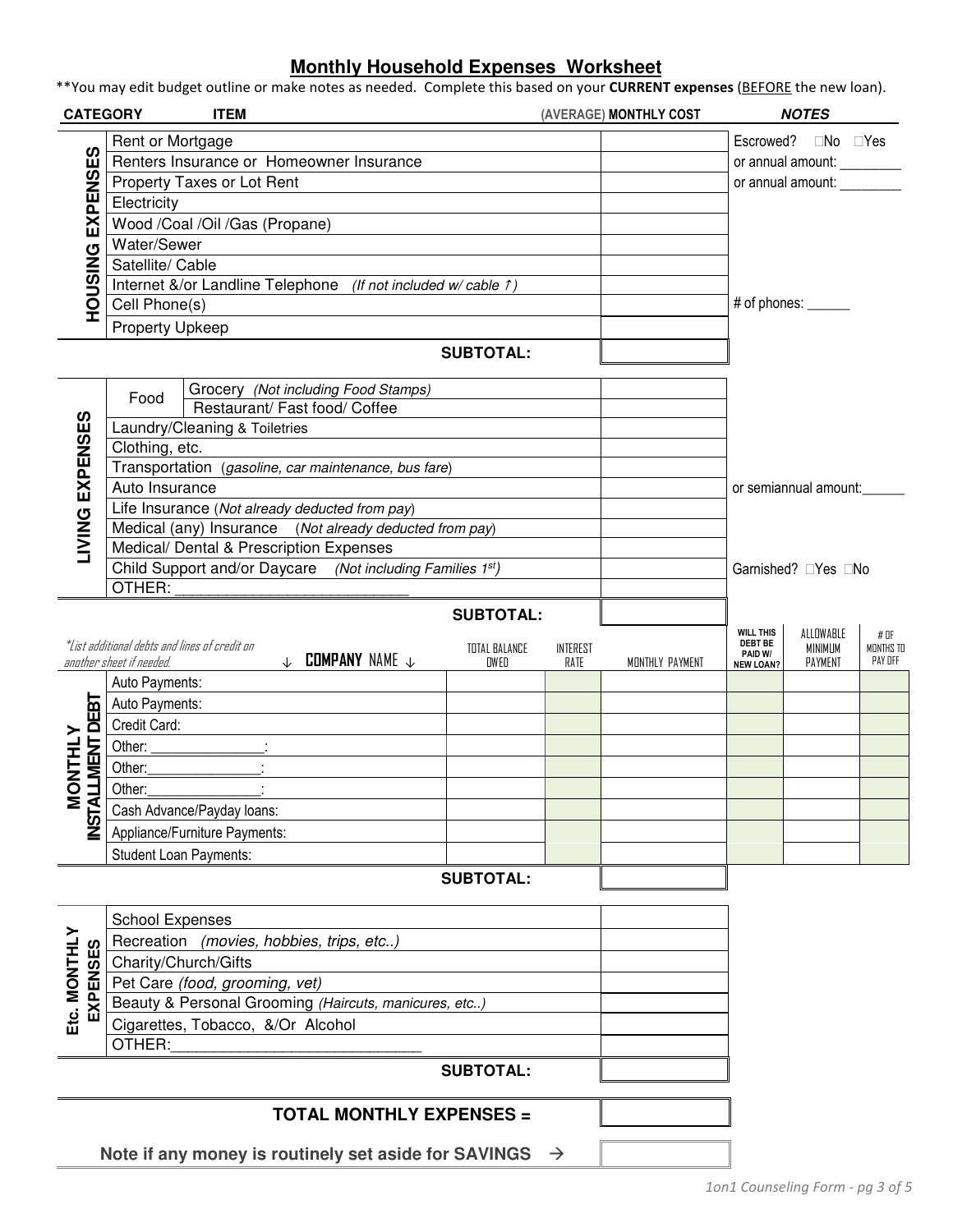### **Monthly Household Income Worksheet**

| <b>BORROWER EMPLOYMENT</b>                                                                                                                                                                                                                                         | <b>CO-BORROWER EMPLOYMENT</b>                                                                                                             |  |  |  |
|--------------------------------------------------------------------------------------------------------------------------------------------------------------------------------------------------------------------------------------------------------------------|-------------------------------------------------------------------------------------------------------------------------------------------|--|--|--|
|                                                                                                                                                                                                                                                                    |                                                                                                                                           |  |  |  |
| Start Date_____________________ lncome: ________ /hr                                                                                                                                                                                                               | Start date___________________ lncome: ________ /hr                                                                                        |  |  |  |
| Full-Time Part-Time Seasonal<br>Average hours worked per week: ____________________<br>How often do you get paid?<br>Weekly Bi-weekly 2x per month Monthly<br>+ Overtime Tips/commission Bonuses<br>Do you receive benefits through this job? $\Box$ No $\Box$ Yes | Full-Time Part-Time Seasonal<br>How often do you get paid?<br>Weekly Bi-weekly 2x per month Monthly<br>+ Overtime Tips/commission Bonuses |  |  |  |
| *for $2^{nd}$ job $-$ if applicable                                                                                                                                                                                                                                | Do you receive benefits through this job? $\Box$ No $\Box$ Yes<br>*for 2 <sup>nd</sup> job -if applicable                                 |  |  |  |
|                                                                                                                                                                                                                                                                    |                                                                                                                                           |  |  |  |
|                                                                                                                                                                                                                                                                    |                                                                                                                                           |  |  |  |
| Start Date ________________ lncome: _____ /hr or salary                                                                                                                                                                                                            | Start Date________________ lncome: _____ /hr or salary                                                                                    |  |  |  |

#### ♦ **PAYCHECK SUMMARIES**

*INSTRUCTIONS: For each person that earns an hourly wage and/or receives tips, commission, bonuses, etc., complete a table with the information from 4 paychecks. Remember: you will still need to provide a copy of at least 1 paystub; it should be a paystub that has been referenced in the summary table.* 

| <b>WHICH PERSON/JOB:</b> |                               |                  |                | NOTES ABOUT PAY AMOUNTS                 |                               |
|--------------------------|-------------------------------|------------------|----------------|-----------------------------------------|-------------------------------|
| <b>PAY PERIOD DATES</b>  | <b>HOURS</b><br><b>WORKED</b> | <b>GROSS PAY</b> | <b>NET PAY</b> | $\leftarrow$ INCLUDES<br>OVERTIME, ETC. | + TIPS NOT<br><b>INCLUDED</b> |
|                          |                               |                  |                |                                         |                               |
|                          |                               |                  |                |                                         |                               |
|                          |                               |                  |                |                                         |                               |
|                          |                               |                  |                |                                         |                               |

| <b>WHICH PERSON/JOB:</b> |                               |                  |                |                                                | <b>NOTES ABOUT PAY AMOUNTS</b> |
|--------------------------|-------------------------------|------------------|----------------|------------------------------------------------|--------------------------------|
| <b>PAY PERIOD DATES</b>  | <b>HOURS</b><br><b>WORKED</b> | <b>GROSS PAY</b> | <b>NET PAY</b> | $\leftarrow$ INCLUDES<br><b>OVERTIME, ETC.</b> | + TIPS NOT<br><b>INCLUDED</b>  |
|                          |                               |                  |                |                                                |                                |
|                          |                               |                  |                |                                                |                                |
|                          |                               |                  |                |                                                |                                |
|                          |                               |                  |                |                                                |                                |

♦ Does anyone in the household also collect any other sources of income? *(If so, indicate the amount received)*

Social Security  $\zeta$  \_\_\_\_\_\_\_\_\_\_ Child Support  $\zeta$  \_\_\_\_\_\_\_, \_\_\_\_\_\_\_\_\_ Families First/WIC  $\zeta$  \_\_\_\_\_\_\_\_\_ Alimony \$\_\_\_\_\_\_\_\_\_\_ Food Stamps \$\_\_\_\_\_\_\_\_\_\_\_ Pell Grant/Student Financial Aid \$\_\_\_\_\_\_\_\_\_\_\_\_ TennCare/Medicare/Medicaid Other\_\_\_\_\_\_\_\_\_\_\_\_\_\_\_\_\_\_\_\_\_\_\_\_\_\_\_\_\_\_\_\_\_\_\_\_\_\_\_\_\_\_\_\_\_\_\_\_\_\_\_\_\_\_\_\_\_

- ♦ Do you have any upcoming changes in income and/or expenses?: \_\_\_\_\_\_\_\_\_\_\_\_\_\_\_\_\_\_\_\_\_\_\_\_\_\_\_\_\_\_\_\_\_\_\_\_\_\_\_\_\_\_
- ♦Besides what you have earmarked for a down payment, do you have any other assets?: (indicate estimate value/balance) Checking account \_\_\_\_\_\_\_\_ \_\_\_\_\_\_\_\_\_\_\_\_\_\_\_ Savings account \_\_\_\_\_\_\_\_\_ \_\_\_\_\_\_\_\_\_\_\_\_ Trust account \_\_\_\_\_\_\_\_\_ Retirement /IRA/401K \_\_\_\_\_\_\_\_\_\_\_\_ Stocks \_\_\_\_\_\_\_\_\_ Other \_\_\_\_\_\_\_\_\_\_\_\_\_\_\_\_\_\_\_\_\_\_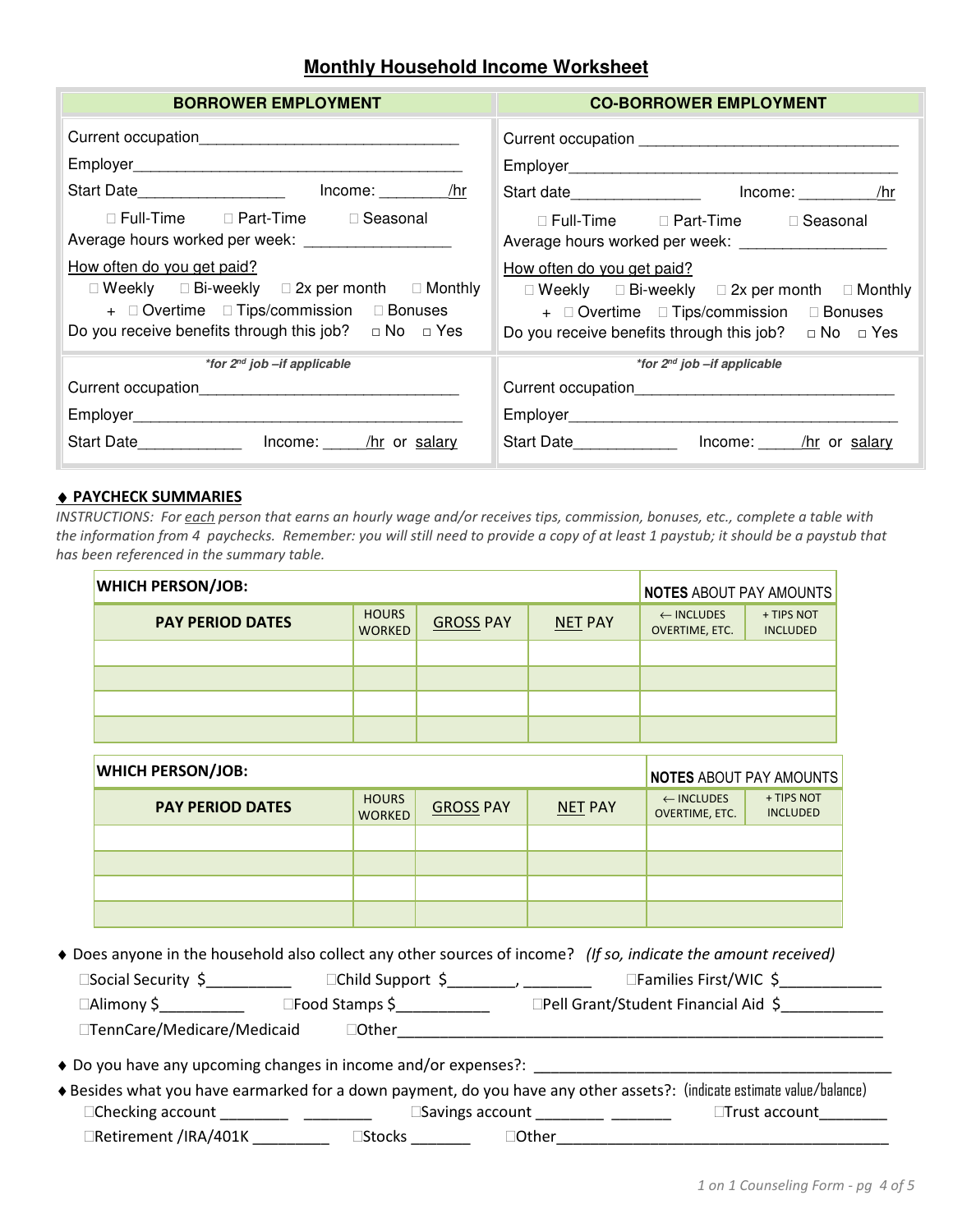## **PROGRAM PARTICIPATION QUESTIONS**

| Do you have a current situation which causes you to need assistance in completing this intake application and/or<br>٠                                                                                                                                                                                                                                                                                                                                                                                                                                                                                          |  |
|----------------------------------------------------------------------------------------------------------------------------------------------------------------------------------------------------------------------------------------------------------------------------------------------------------------------------------------------------------------------------------------------------------------------------------------------------------------------------------------------------------------------------------------------------------------------------------------------------------------|--|
|                                                                                                                                                                                                                                                                                                                                                                                                                                                                                                                                                                                                                |  |
| Do you want us to provide information regarding your participation in the Homeownership Counseling<br>$\circ$<br>Program to your lender (beyond just your Certificate of Completion)? Yes<br>No                                                                                                                                                                                                                                                                                                                                                                                                                |  |
| If you are completing this program because it is a requirement of a mortgage loan program, please indicate which<br>THDA \$15,000 or 5% Downpayment Assistance FHA Ioan (credit score under 620) THDA's PRRPLE Program<br>one:<br>Lender Requirement<br>Other: will be a series of the series of the series of the series of the series of the series of the series of<br>Not Sure<br>Section 1 Questions (answer only if the loan is for the purchase of a house):<br>Do you already have a future house in mind? No<br>Yes<br>$\circ$<br>If yes, indicate the type of, size, and age (estimate) of the house |  |
| Have the client/co-client owned a house within the past 3 years? No Yes past 10yrs? No Yes<br>$\circ$<br><b>Section 2 Questions:</b> (answer only if you already own your home):<br>Identify the type of loan you are applying for: Refinance Mortgage (on house already paid off)<br>$\circ$<br>$\circ$<br>$\blacksquare$<br>How much do you currently owe on the house? \$___________________________________<br>٠<br>Do you own the land that your home is on? Yes<br>No.<br>Answer the rest of the questions on this page, no matter what type of loan you are applying for:                               |  |
| Have you been (pre)approved for a specific amount? No Yes If so, for how much? \$<br>Based on the preapproved loan amount, do you know what your monthly payment might be?<br>$\circ$<br>What is the interest rate? ___________% Fixed or Adjustable $\rightarrow$ What is the loan term?<br>٠                                                                                                                                                                                                                                                                                                                 |  |
| the control of the control of the control of the control of the control of the control of the control of the control of the control of the control of the control of the control of the control of the control of the control<br>What do you think is your biggest weakness in budgeting?<br><u> 2008 - Jan James James James James James James James James James James James James James James James James J</u><br>How many other lenders and/or loan products did you consider before deciding on the current one you are applying<br>٠                                                                     |  |
| <b>VERIFICATION OF MATERIALS PROVIDED</b><br>By initialing under this sub-section, you are acknowledging that you were provided, read through and fully understand                                                                                                                                                                                                                                                                                                                                                                                                                                             |  |

By initialing under this sub-section, you are acknowledging that you were provided, read through, and fully understand the following documents:  $\mathbb{Z}$ 

- *For your protection, get a home inspection*! (HUD form 92564-cn)
- *Ten questions to ask your home inspector* \_\_\_\_\_\_\_\_\_\_\_ \_\_\_\_\_\_\_\_\_\_\_

 BORROWER CO-BORROWER *1on1 Counseling Form - pg 5 of 5*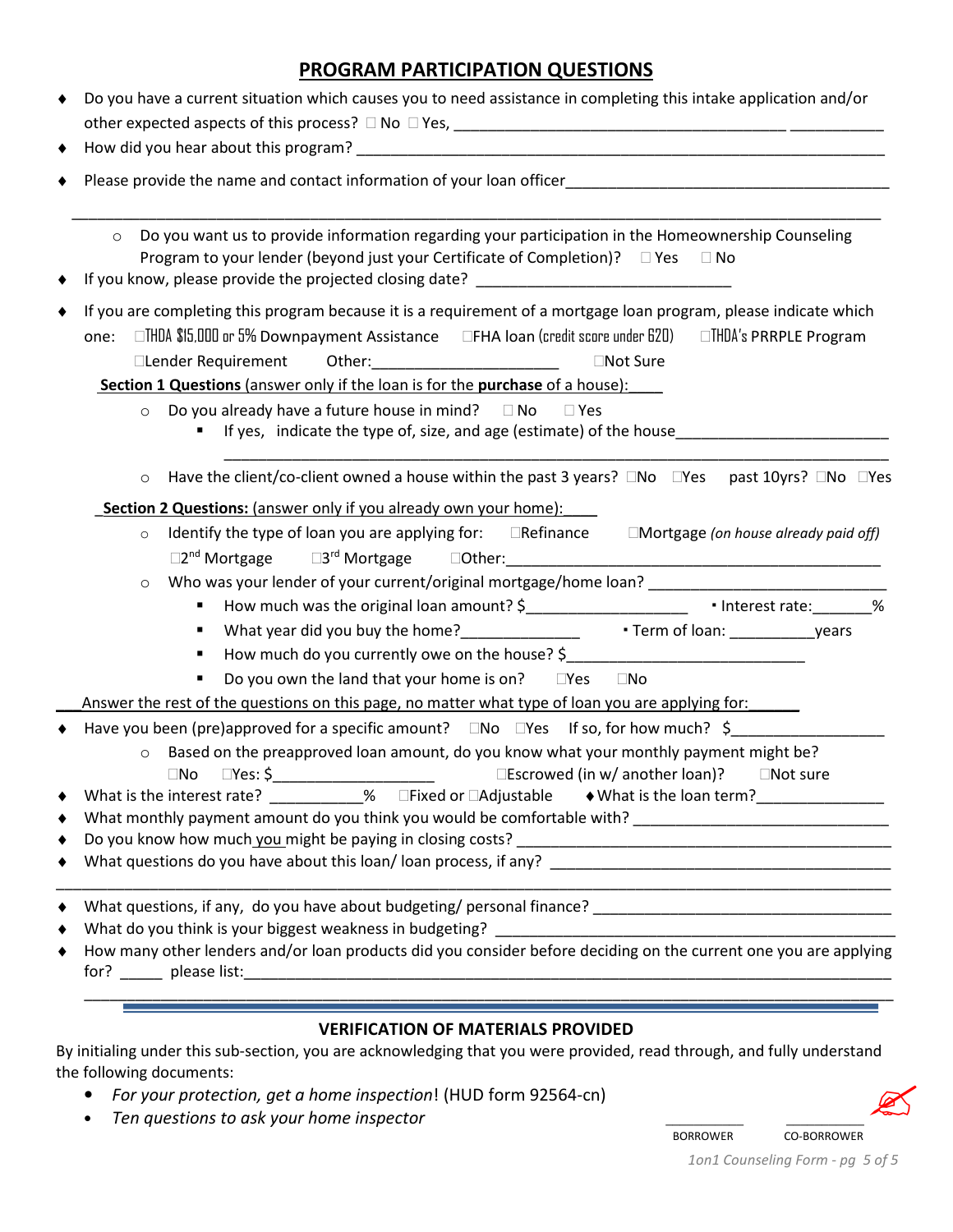

# **AUTHORIZATION**

| Date: ____________________ |  |
|----------------------------|--|
|                            |  |
|                            |  |
|                            |  |
|                            |  |

Last 4 Digits of SSN of Borrower:

I/We hereby authorize Susan Eribarne, Elizabeth Grisham, Sabrina Seamon, Kelsey Cook, Andrea Karr, and Lindy Turner of Clinch-Powell RC&D Council (Tax ID # 62-1396815), which is a HUD Certified Housing Counseling Agency (82934), to discuss my account. Additionally, I authorize the sharing of any necessary documentation as needed between Clinch-Powell and my (prospective) lender. This authorization will expire 36 months from the most recent date below.

 $\frac{1}{2}$  ,  $\frac{1}{2}$  ,  $\frac{1}{2}$  ,  $\frac{1}{2}$  ,  $\frac{1}{2}$  ,  $\frac{1}{2}$  ,  $\frac{1}{2}$  ,  $\frac{1}{2}$  ,  $\frac{1}{2}$  ,  $\frac{1}{2}$  ,  $\frac{1}{2}$  ,  $\frac{1}{2}$  ,  $\frac{1}{2}$  ,  $\frac{1}{2}$  ,  $\frac{1}{2}$  ,  $\frac{1}{2}$  ,  $\frac{1}{2}$  ,  $\frac{1}{2}$  ,  $\frac{1$ 

\_\_\_\_\_\_\_\_\_\_\_\_\_\_\_\_\_\_\_\_\_\_\_\_\_\_\_\_\_\_\_\_\_\_\_ \_\_\_\_\_\_\_\_\_\_\_\_\_\_\_\_\_\_\_\_\_\_\_\_\_\_\_\_\_\_\_\_\_\_ \_\_\_\_\_\_\_\_\_\_\_\_\_\_\_

Sincerely,

Borrower (Signature) and the control of the control of the control (Print Name) (Date) (Date)

Co-Borrower (Signature) and the compared of the control (Print Name) and the control (Date) (Date)

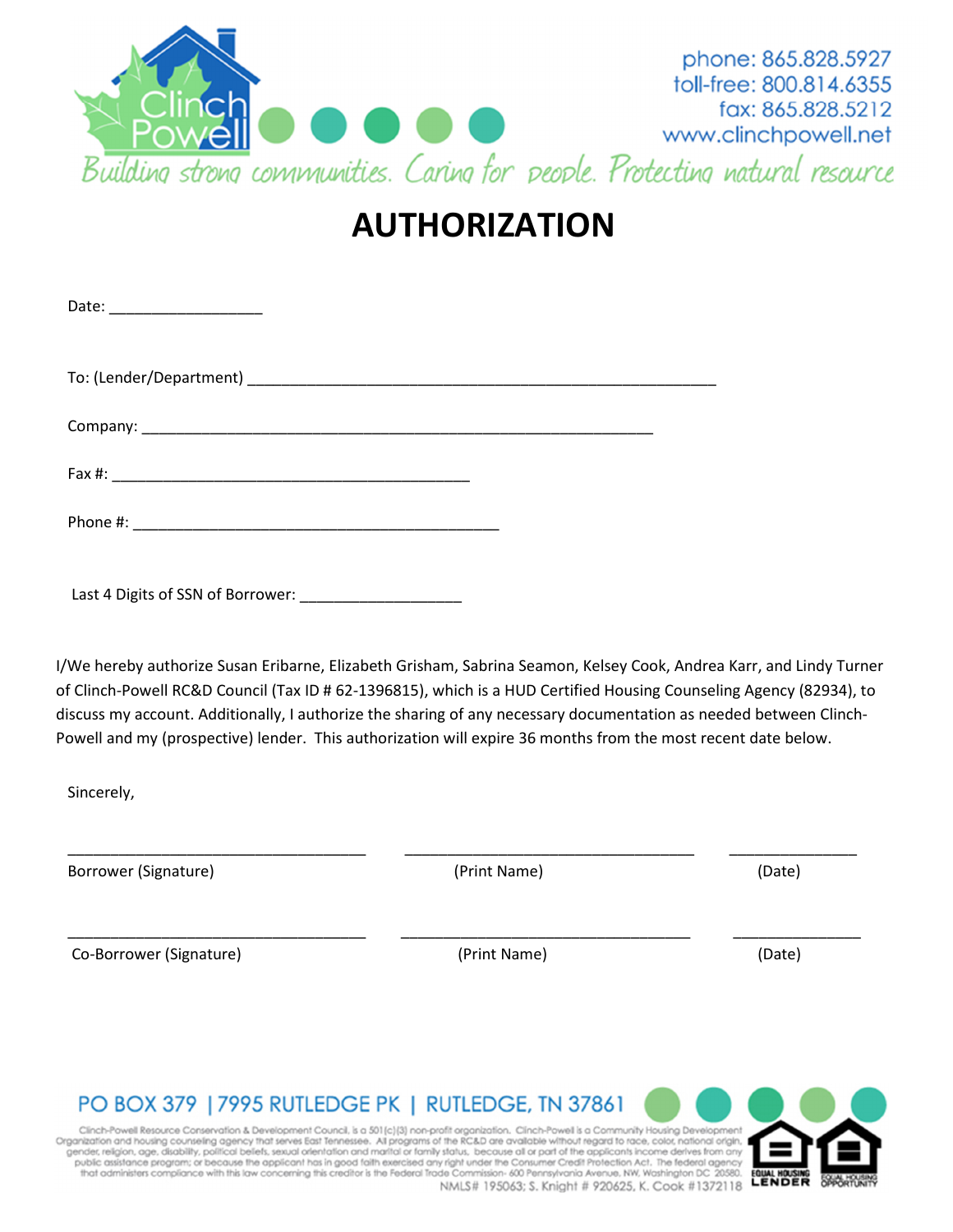# Ten Important Questions to Ask Your Home Inspector

#### **1. What does your inspection cover?**

The inspector should ensure that their inspection and inspection report will meet all applicable requirements in your state if applicable and will comply with a well-recognized standard of practice and code of ethics. You should be able to request and see a copy of these items ahead of time and ask any questions you may have. If there are any areas you want to make sure are inspected, be sure to identify them upfront.

#### **2. How long have you been practicing in the home inspection profession and how many inspections have you completed?**

The inspector should be able to provide his or her history in the profession and perhaps even a few names as referrals. Newer inspectors can be very qualified, and many work with a partner or have access to more experienced inspectors to assist them in the inspection.

#### **3. Are you specifically experienced in residential inspection?**

Related experience in construction or engineering is helpful, but is no substitute for training and experience in the unique discipline of home inspection. If the inspection is for a commercial property, then this should be asked about as well.

#### **4. Do you offer to do repairs or improvements based on the inspection?**

Some inspector associations and state regulations allow the inspector to perform repair work on problems uncovered in the inspection. Other associations and regulations strictly forbid this as a conflict of interest.

#### **5. How long will the inspection take?**

The average on-site inspection time for a single inspector is two to three hours for a typical single-family house; anything significantly less may not be enough time to perform a thorough inspection. Additional inspectors may be brought in for very large properties and buildings.

#### **6. How much will it cost?**

Costs vary dramatically, depending on the region, size and age of the house, scope of services and other factors. A typical range might be \$300-\$500, but consider the value of the home inspection in terms of the investment being made. Cost does not necessarily reflect quality. HUD Does not regulate home inspection fees.

#### **7. What type of inspection report do you provide and how long will it take to receive the report?**

Ask to see samples and determine whether or not you can understand the inspector's reporting style and if the time parameters fulfill your needs. Most inspectors provide their full report within 24 hours of the inspection.

#### **8. Will I be able to attend the inspection?**

This is a valuable educational opportunity, and an inspector's refusal to allow this should raise a red flag. Never pass up this opportunity to see your prospective home through the eyes of an expert.

#### **9. Do you maintain membership in a professional home inspector association?**

There are many state and national associations for home inspectors. Request to see their membership ID, and perform whatever due diligence you deem appropriate.

#### **10. Do you participate in continuing education programs to keep your expertise up to date?**

One can never know it all, and the inspector's commitment to continuing education is a good measure of his or her professionalism and service to the consumer. This is especially important in cases where the home is much older or includes unique elements requiring additional or updated training.